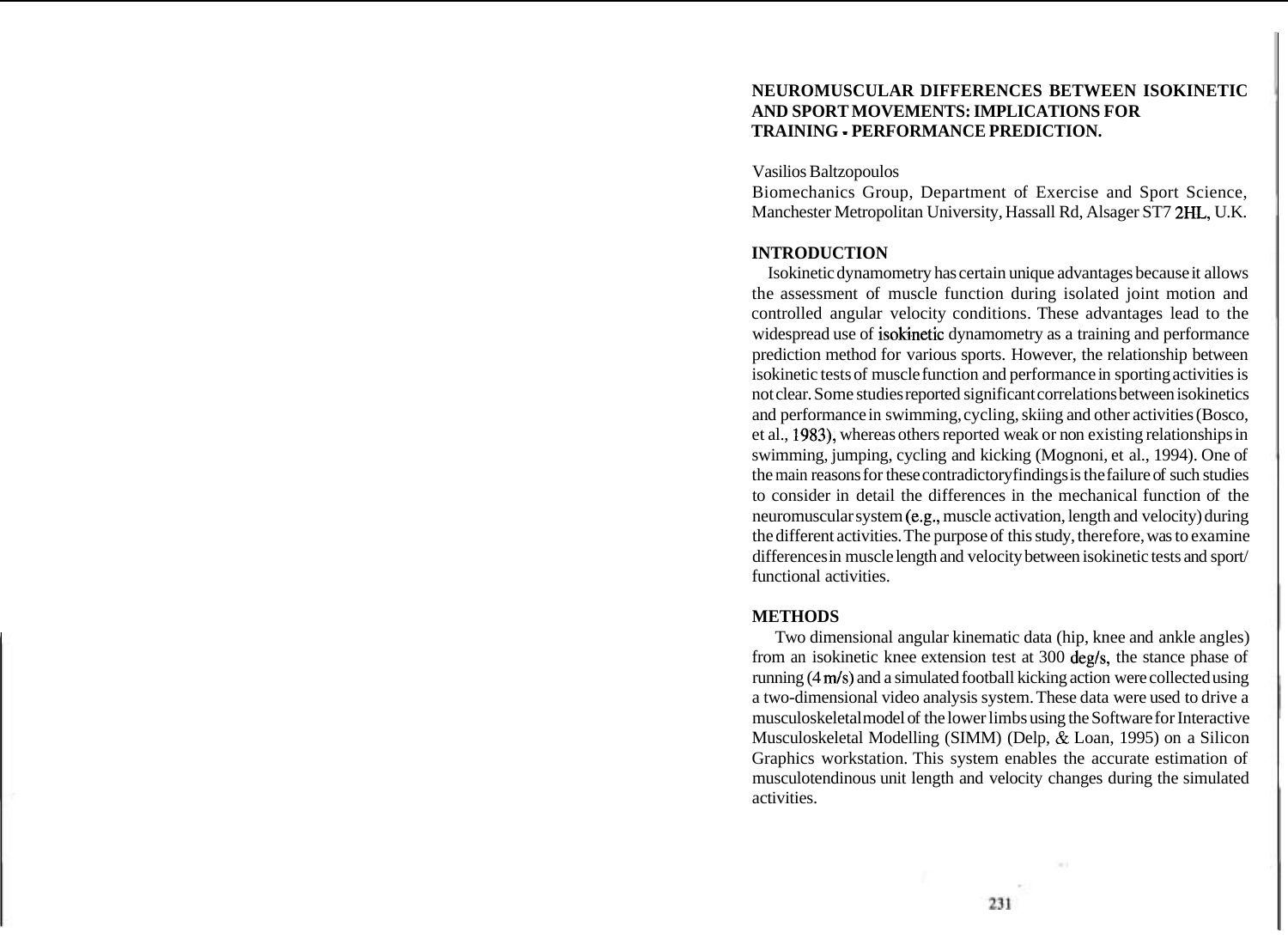#### **RESULTS**

The rectus femoris (RF) muscle is one of the major agonist muscles during the activities examined in this study. The length of the rectus femoris and patellar tendon unit during the different activities is shown in Figure **1.**  It can be seen that the length of the muscle is increasing (eccentric action) during running whereas it decreases (concentric action) in isokinetic dynamometry and the extension phase of the kicking action. During the stance phase of running the RF length increased from **0.463** m to **0.494** m and the maximum linear velocity of contraction of the musculotendinous unit was **0.264** m/s. During the kicking action the RF length increased from **0.411** m to **0.482** m during the knee flexion phase and then decreased to **0.396** m at the end of the extension movement during the kicking action. The maximum lengthening velocity was **0.32** m/s and the maximum shortening velocity was **0.36** m/s. During the isokinetic test the RF length decreased from **0.486** m to **0.428** m and the velocity was approximately constant with a maximum of **0.15** m/s. It is evident from these data that there are considerable differences in the length and velocity of contraction in this important and dominant knee extensor muscle. The relationship between musculotendinous unit (rectus femoris-patellar tendon) length and velocity is shown in Figure **2.** 



Figure 1. Rectus femoris (RF) and patellar tendon unit length during isokinetic dynamometry, running and kicking actions.

232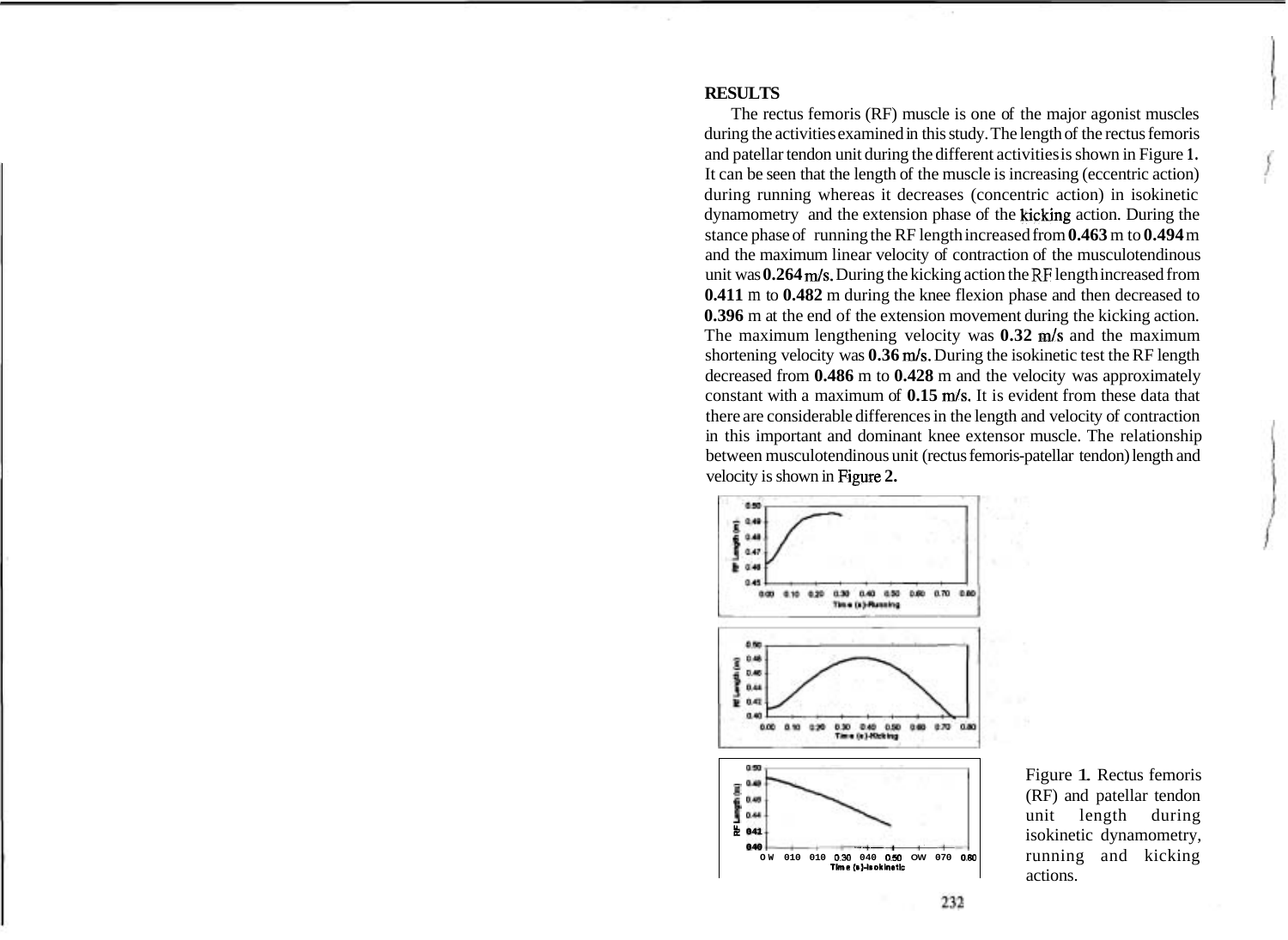# **DISCUSSION**

The usual approach to determine a predictor test or training method for a particular sport or activity is to correlate a measure of performance with the scores (measurements) in different labdratory-based tests (predictor tests) that are easier to conduct and reproduce. For example, in order to determine whether an isokinetic test or another laboratory-based test is a good predictor of performance, a number of subjects is tested in both and 1 then the statistical relationship between performance and laboratory test is <sup>1</sup> determined.



Figure 2. The relationship between musculotendinous unit (rectus femorispatellar tendon) length and velocity during isokinetic dynamometry, running and kicking actions.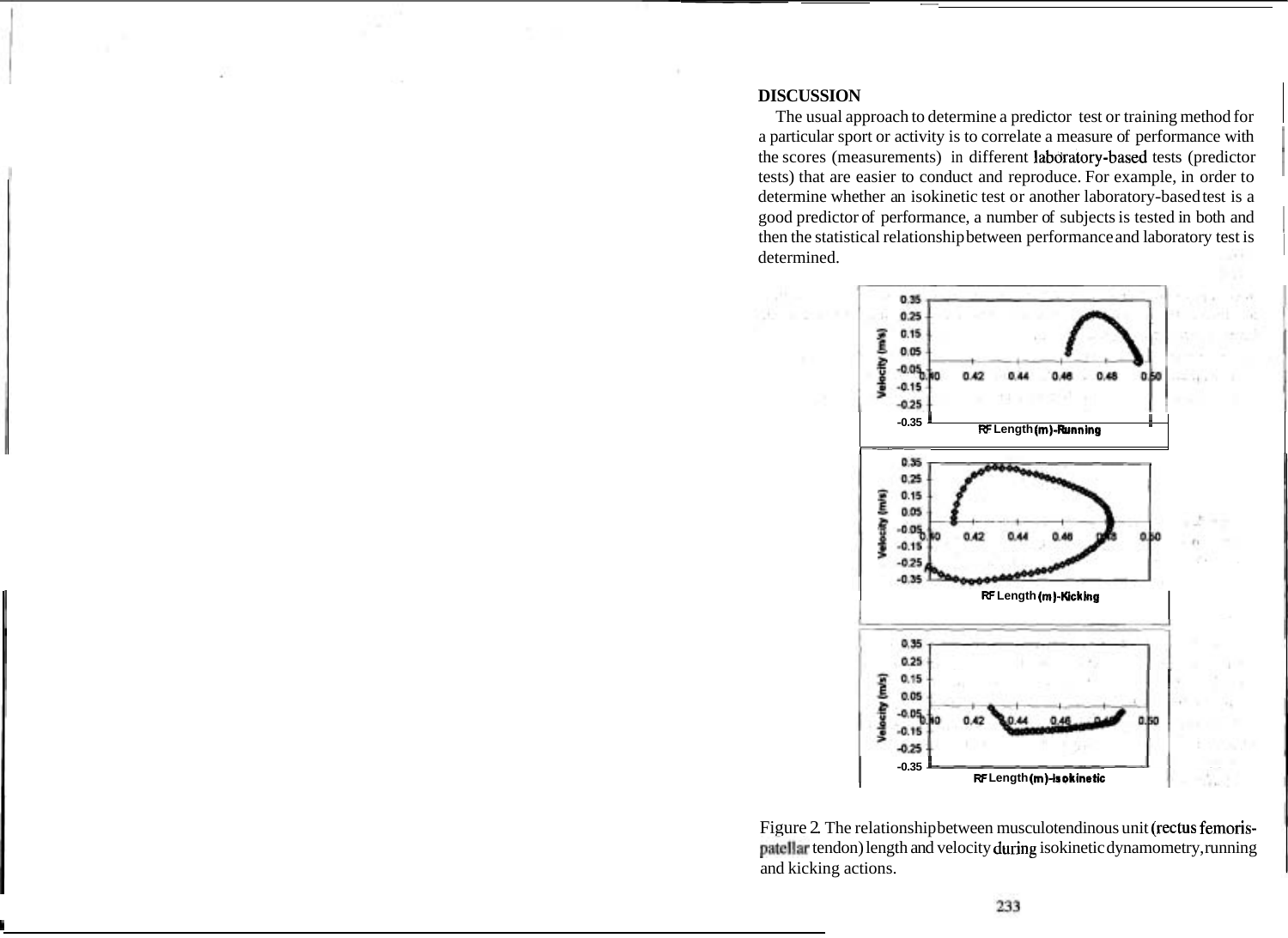Such an approach can be misleading because it does not consider the differences in mechanical and neuromuscular function between the activities. For example, Poulmedis et al. (1988) tested football (soccer) players using isokinetic dynamometry (30 and 180 deg/s) and concluded that the isokinetic tests measures were related to kicking performance. On the contrary, Mognoni et al. (1994) concluded that there was no relationship between isokinetic measures. at 60,180,240 and 300 degls and kicking performance. The results of the present study indicate that there could be significant differences in neuromuscular function and mechanics even between activities that appear to be similar and suggest that a more appropriate and informed approach is required for the determination of a **predictor/training** test in order to prevent such erroneous conclusions. A suggested approach for this purpose is shown in Figure 3.



Figure 3. A schematic representation of a more appropriate approach for the determination of a performance predictor test based on neuromuscular and mechanical function agreement between performance and laboratorybased predictor test.

In this approach different levels of biomechanical analysis of the performance can be used (Kinematic/EMG, Joint moment determination using inverse dynamics, Musculoskeletal Modelling-Simulation) in order to determine the neuromuscular and mechanical characteristics of the performance. Based on this information, an appropriate laboratory-based predictor test or training method can be devised that has similar characteristics to the performance. This will ensure that a statistical relationship has a **biomechanicaVphysiological** basis and therefore it can be used with confidence for the prediction of performance.